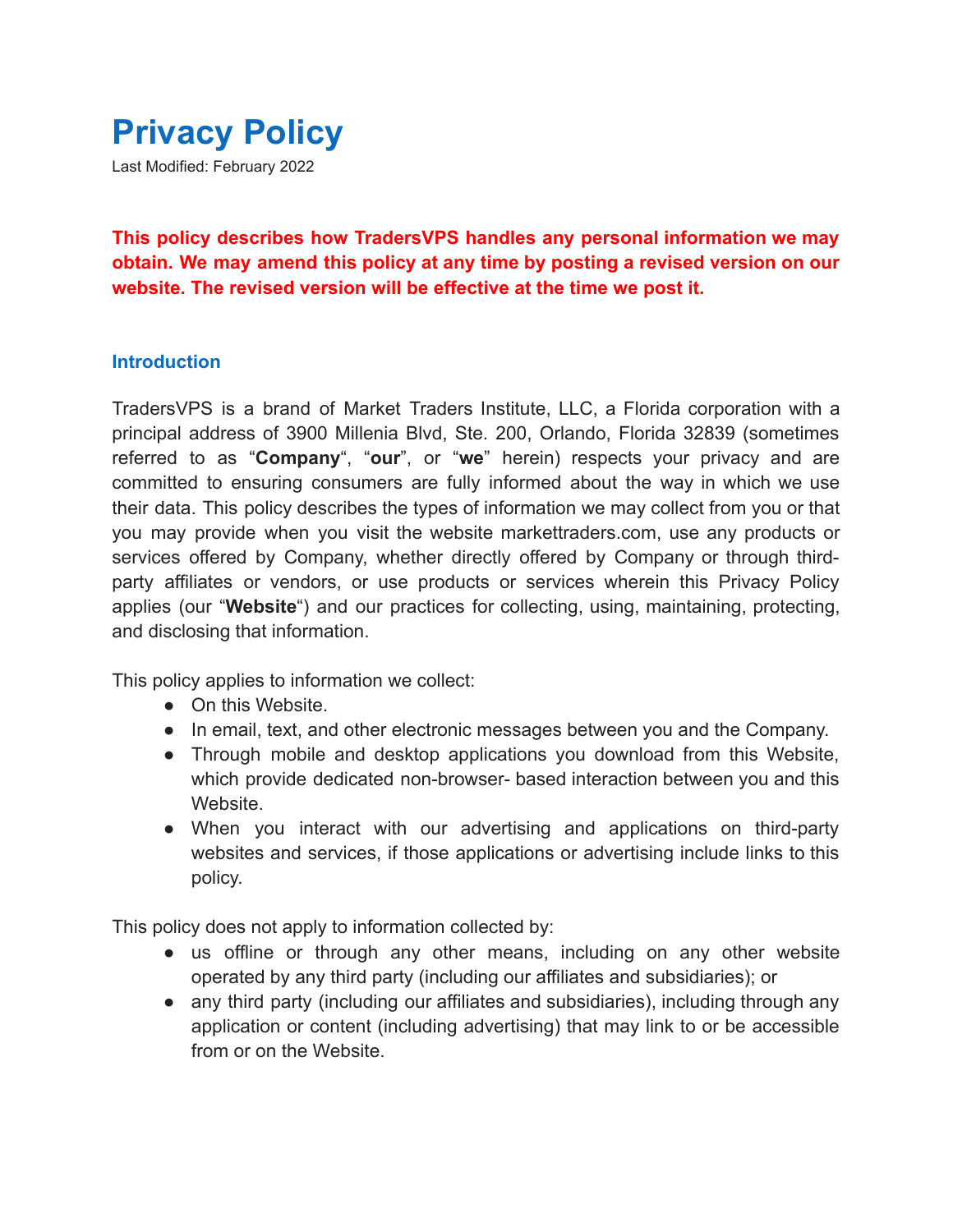### **Please read this policy carefully to understand how we will treat your information.**

If you do not agree with our policies and practices, YOU MAY NOT use our Website or products. By accessing or using this Website, you agree to this Privacy Policy. This policy may change from time to time. Your continued use of this Website after we make changes is deemed to be acceptance of those changes, so please check the policy periodically for updates.

### **Children Under the Age of 13**

Our Website is not intended for children under 13 years of age. Our Website is solely for individuals 18 years of age or older. No one under age 13 may provide any information to or on the Website. We do not knowingly collect personal information from children under 13. If you are under 13, do not use or provide any information on this Website or through any of its features. If we learn we have collected or received personal information from a child under 13, we will delete that information. If you believe we might have any information from or about a child under 13, please contact us at:

Mail correspondance to: **Market Traders Institute, Inc. ATTN: Compliance** 3900 Millenia Blvd, Ste. 200 Orlando, FL 32839

Or Email correspondence to: [compliance@tradersvps.com](mailto:compliance@tradersvps.com)

### **Information We Collect About You and How We Collect It**

We offer a variety of both free and paid services and products that will require your voluntary submission of information.We collect several types of information from and about users of our Website, including information by which you may be personally identified, such as name, postal address, e-mail address, telephone number, or any other identifier by which you may be contacted online or offline (**"personal information"**); that is about you but individually does not identify you; and/or about your internet connection, the equipment you use to access our Website and usage details. We do not use your IP address to collect any personal information. Demographic and interest data is also collected at our Website. We collect this information directly from you when you provide it to us; automatically as you navigate through the site.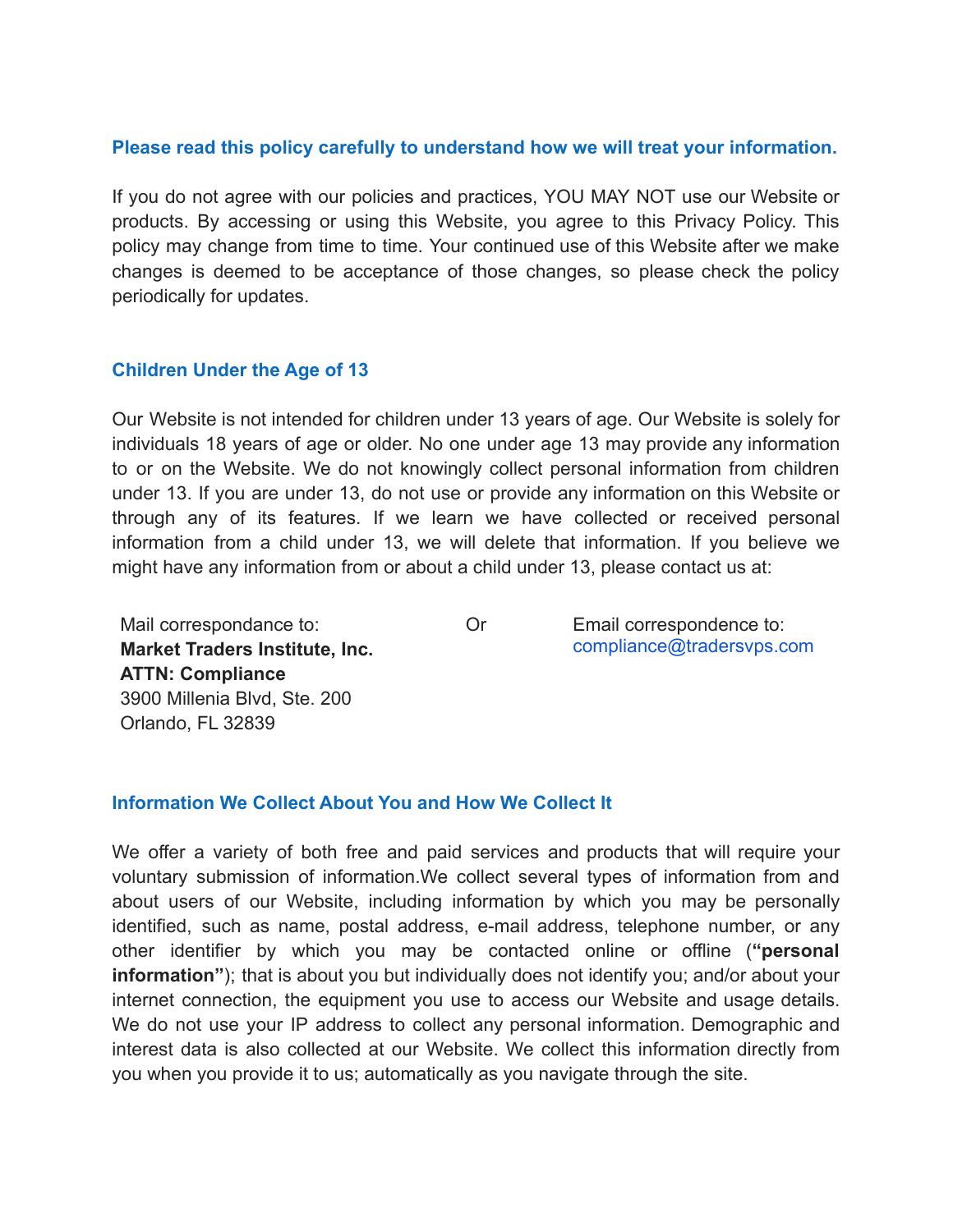Information collected automatically may include usage details, IP addresses, and information collected through cookies, web beacons, and other tracking technologies from third parties such as, for example, our business partners. We do not use your IP address to collect any personal information.

## **Information You Provide to Us**

The information we collect on or through our Website may include:

- Information that you provide by filling in forms on our Website. This includes information provided at the time of registering to use our Website, subscribing to our service, posting material, or requesting further services. We may also ask you for information when you enter a contest or promotion sponsored by us, and when you report a problem with our Website.
- Your purchase history with our Company.
- Records and copies of your correspondence (including email addresses), if you contact us.
- Your responses to surveys that we might ask you to complete for research purposes.
- Details of transactions you carry out through our Website and of the fulfillment of your orders. You may be required to provide financial information before placing an order through our Website.
- Your search queries on the Website.

You also may provide information to be published or displayed (hereinafter, **"posted"**) on public areas of the Website, or transmitted to other users of the Website or third parties (collectively, **"User Contributions"**). Your User Contributions are posted on and transmitted to others at your own risk. Although we limit access to certain pages, please be aware that no security measures are perfect or impenetrable. Additionally, we cannot control the actions of other users of the Website with whom you may choose to share your User Contributions. Therefore, we cannot and do not guarantee that your User Contributions will not be viewed by unauthorized persons.

## **Information We Collect Through Automatic Data Collection Technologies**

We may use automatic data collection technologies to collect certain information about your equipment, browsing actions, and other patterns, including, but not limited to, details of your visits to our Website, including traffic data, location data, and other communication data and the resources that you access and use on the Website or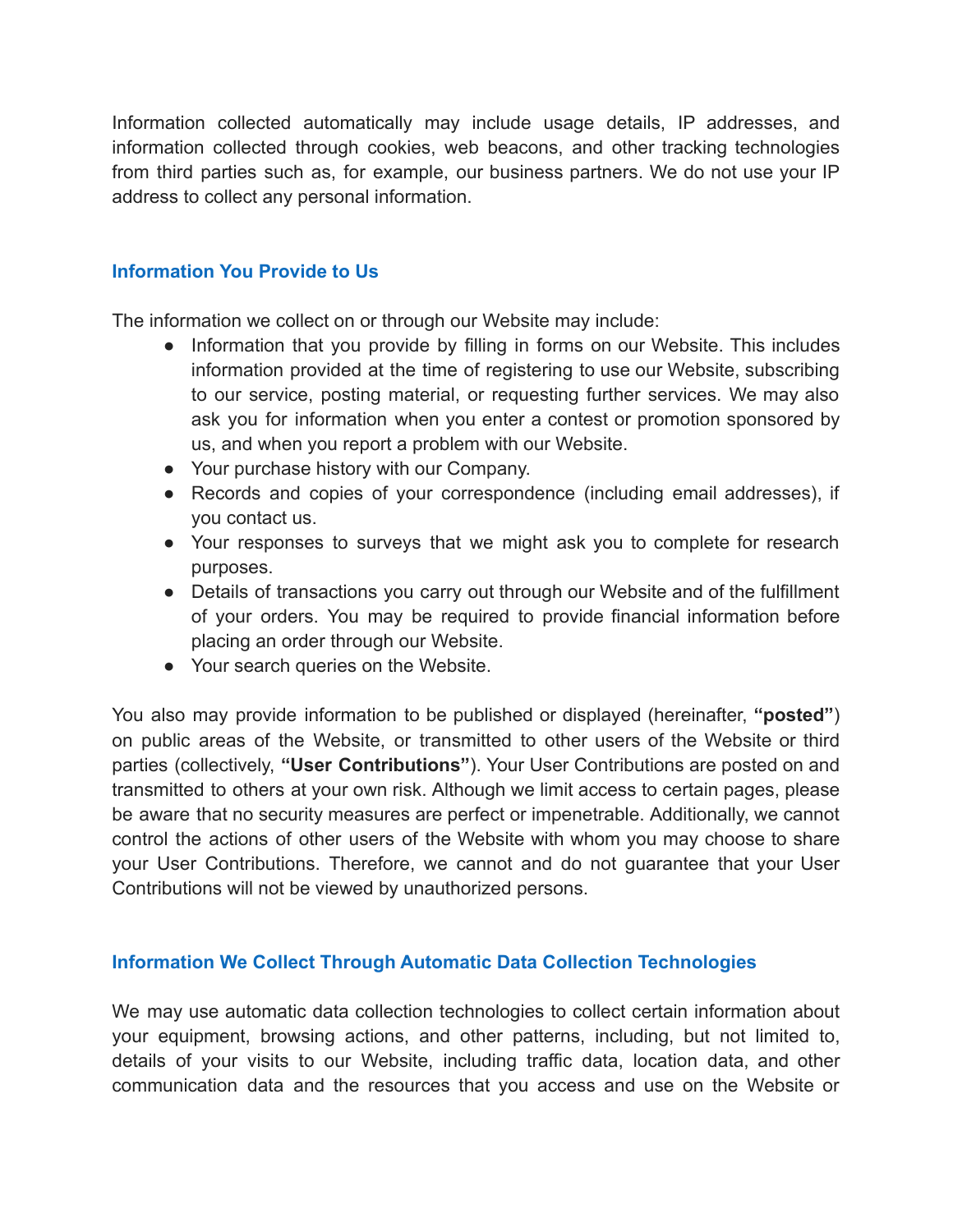information about your computer and internet connection, including your IP address, operating system, and browser type.

The information we collect automatically may include personal information or we may maintain it or associate it with personal information we collect in other ways or receive from third parties. It helps us to improve our Website and to deliver a better and more personalized service in a number of ways, including, but not limited to, enabling us to estimate our audience size and usage patterns, store information about your preferences, allowing us to customize our Website according to your individual interests, speed up your searches, or recognize you when you return to our Website.

The technologies we use for this automatic data collection may include, but are not limited to:

● **Cookies (or browser cookies)**. A cookie is a small file placed on the hard drive of your computer. You may refuse to accept browser cookies by activating the appropriate setting on your browser. However, if you select this setting you may be unable to access certain parts of our Website. Unless you have adjusted your browser setting so that it will refuse cookies, our system will issue cookies when you direct your browser to our Website. We use cookie technology to help members move faster through the site and to keep track of your shopping cart. We also use cookies to deliver content specific to your interests and help with other aspects of the Website and delivery of our products and services. The most commonly employed cookies on our site server are those that help us establish (1) whether you are a registered member of our site, and (2) whether a registered member has opted to use the "auto-login" feature, which eliminates the requirement for registered members to identify themselves each time they visit our site. A separate cookie from the company that handles our advertising production and tracking system helps identify which ad you may be clicking on, so that you will be linked to the correct site. We may also use cookie technology to track the site's aggregate page views, which helps us determine which features the user base seems to be most or least interested in. Each time you visit our Website, our servers automatically record your activity and information such as your IP address and/or the domain from which you are visiting. We also record which links on our webpage you click on or visit and any search terms you use. We use this data for website maintenance and technical administration. Your IP address is never linked with any personally identifiable information, except in the case of our investigation into a violation of the terms associated with use, alleged misconduct, or investigation by authorities. We also may use these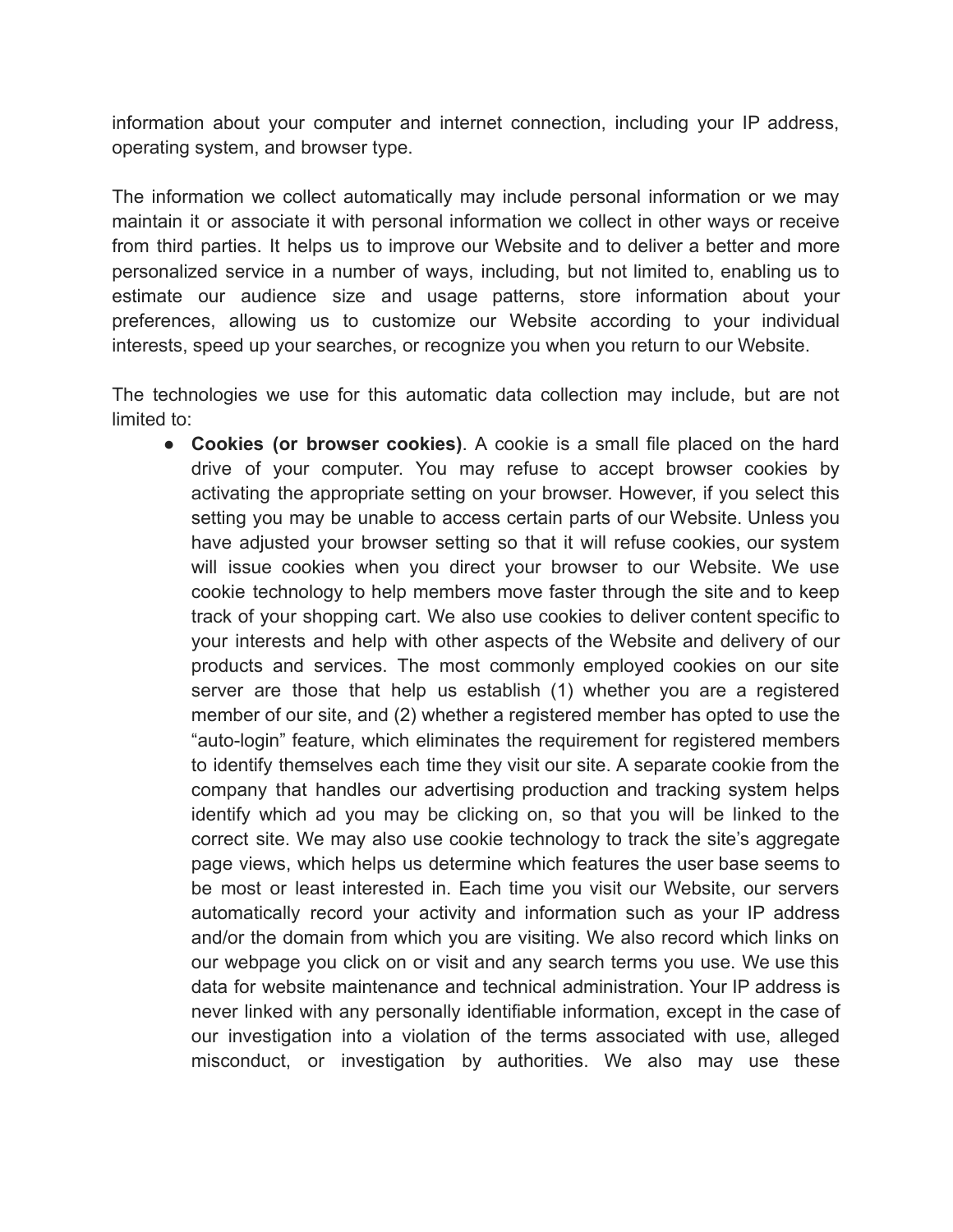technologies to collect information about your online activities over time and across third-party websites or other online services (behavioral tracking).

- **Flash Cookies.** Certain features of our Website may use local stored objects (or Flash cookies) to collect and store information about your preferences and navigation to, from, and on our Website. Flash cookies are not managed by the same browser settings as are used for browser cookies. FFor information about managing your privacy and security settings for Flash cookies, see Choices About How We Use and Disclose Your Information.
- **Web Beacons.** Pages of our Website and our emails may contain small electronic files known as web beacons (also referred to as clear gifs, pixel tags, and single-pixel gifs) that permit the Company, for example, to count users who have visited those pages or opened an email and for other related website statistics (for example, recording the popularity of certain website content and verifying system and server integrity).

## **Third-Party Use of Cookies and Other Tracking Technologies**

Some content or applications, including advertisements, on the Website are served by third-parties. These third parties may use cookies alone or in conjunction with web beacons or other tracking technologies to collect information about you when you use our website. The information they collect may be associated with your personal information or they may collect information, including personal information, about your online activities over time and across different websites and other online services. They may use this information to provide you with interest-based (behavioral) advertising or other targeted content.

We do not control these third parties' tracking technologies or how they may be used. If you have any questions about an advertisement or other targeted content, you should contact the responsible provider directly.

## **How We Use Your Information**

We use information that we collect about you or that you provide to us, including any personal information:

- To present our Website and its contents to you.
- To provide you with information, products, or services that you request from us.
- To fulfill any other purpose for which you provide it.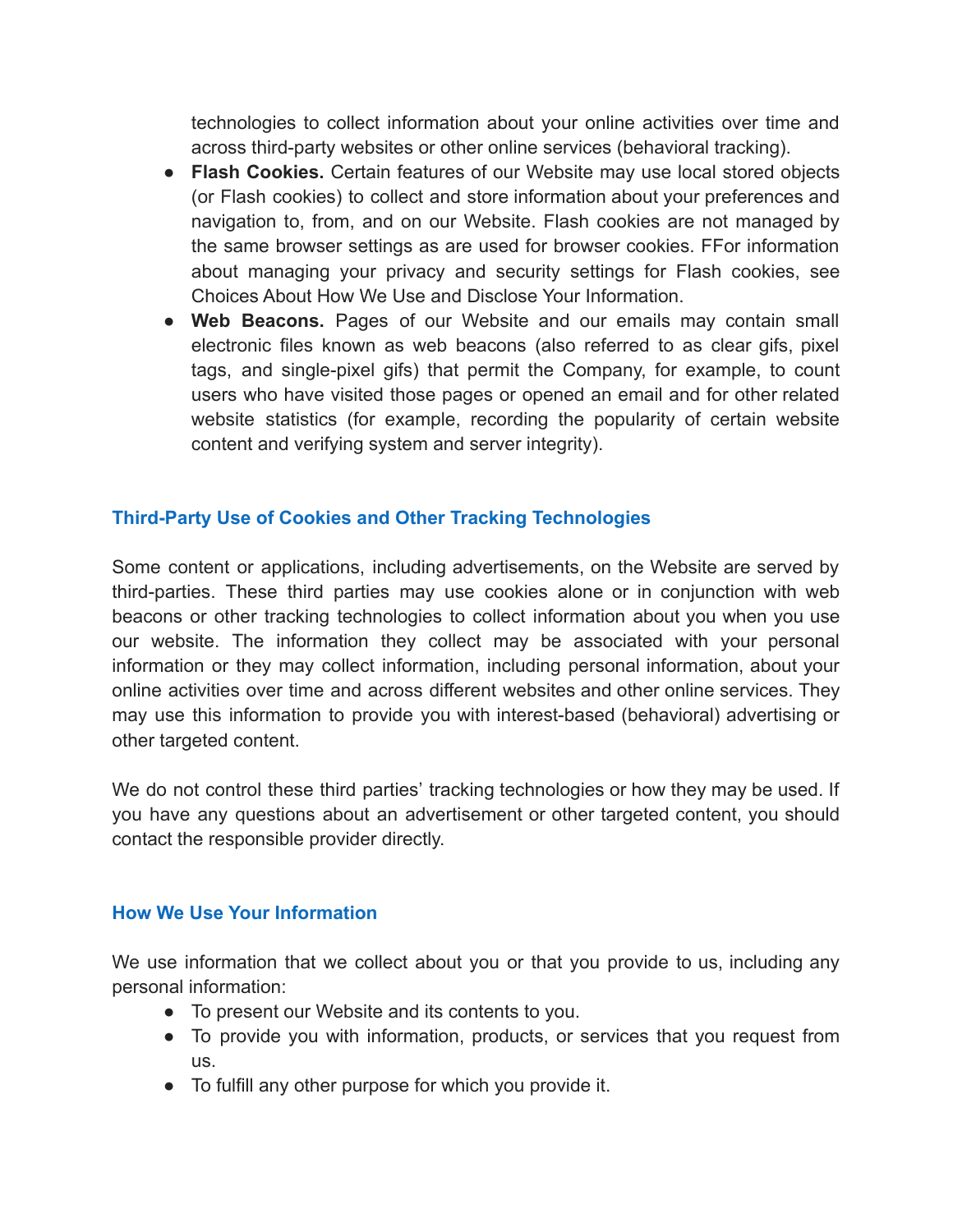- To provide you with notices about your account, including expiration and renewal notices.
- To carry out our obligations and enforce our rights arising from any contracts entered into between you and us, including for billing and collection.
- To notify you about changes to our Website or any products or services we offer or provide though it.
- To allow you to participate in interactive features on our Website.
- In any other way we may describe when you provide the information.
- For any other purpose with your consent.

We may also use your information to contact you about our own and third-parties' goods and services that may be of interest to you. If you do not want us to use your information in this way, please adjust your user preferences in your account profile as available, or email [compliance@tradersvps.com.](mailto:compliance@tradersvps.com)

We may use the information we have collected from you to enable us to display advertisements to our advertisers' target audiences. Even though we do not disclose your personal information for these purposes without your consent, if you click on or otherwise interact with an advertisement, the advertiser may assume that you meet its target criteria.

# **Disclosure of Your Information**

We may disclose aggregated information about our users, and information that does not identify any individual, without restriction.

We may disclose personal information that we collect or which you provide as described in this privacy policy:

- To our subsidiaries and affiliates.
- To contractors, service providers, and other third parties we use to support our business.
- To a buyer or other successor in the event of a merger, divestiture, restructuring, reorganization, dissolution, or other sale or transfer of some or all of Company 's assets, whether or not or as part of bankruptcy, liquidation, or similar proceeding, in which personal information held by Company about our Website users is among the assets transferred.
- To third parties to market their products or services to you if you have consented to these disclosures. For more information, see this section Choices About How We Use and Disclose Your Information.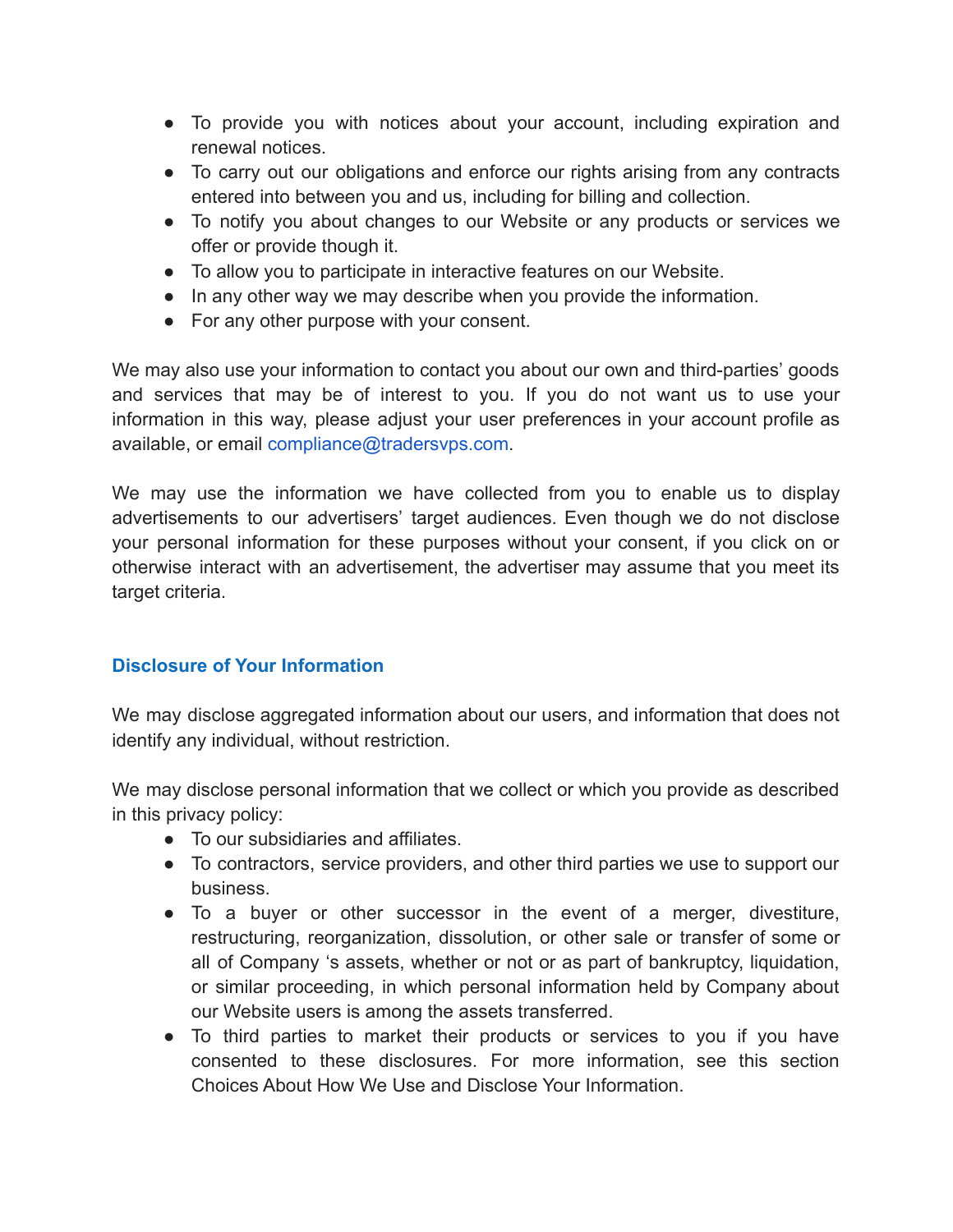- To Business Partners, Sponsors, and Other Third Parties. We may disclose your Personal Information to certain business partners under contract with our Company, co-sponsors of promotions, and other third parties in order to provide you with opportunities for products and services that may interest you. We may also co-sponsor promotions, sweepstakes, or other events with a third party and may share your Personal Information in connection with these events. If you provide additional information to any of these third parties, such information will be subject to such third parties' privacy practices.
- **IF YOU NO LONGER WISH TO RECEIVE EMAILS FROM TRADERSVPS.** PLEASE CLICK THE UNSUBSCRIBE LINK INCLUDED IN OUR EMAILS OR CONTACT US DIRECTLY AT [COMPLIANCE@TRADERSVPS.COM](mailto:COMPLIANCE@TRADERSVPS.COM). WE MAY SEND EMAILS FROM SEVERAL DIFFERENT EMAIL SOURCES FROM WHICH YOU MUST UNSUBSCRIBE INDIVIDUALLY.
- To fulfill the purpose for which you provide it.
- For any other purpose disclosed by us when you provide the information with your consent.

We may also disclose your personal information:

- To comply with any court order, law, or legal process, including to respond to any government or regulatory request.
- To enforce or apply any associated terms and conditions and other agreements, including for billing and collection purposes.
- If we believe disclosure is necessary or appropriate to protect the rights, property, or safety of our Company, our customers, or others. This includes exchanging information with other companies and organizations for the purposes of fraud protection and credit risk reduction.

## **Choices About How We Use and Disclose Your Information**

We strive to provide you with choices regarding the personal information you provide to us. We have created mechanisms to provide you with the following control over your information:

● **Tracking Technologies and Advertising.** You can set your browser to refuse all or some browser cookies, or to alert you when cookies are being sent. To learn how you can manage your Flash cookie settings, visit the Flash player settings page on Adobe's website. If you disable or refuse cookies, please note that some parts of this site may then be inaccessible or not function properly.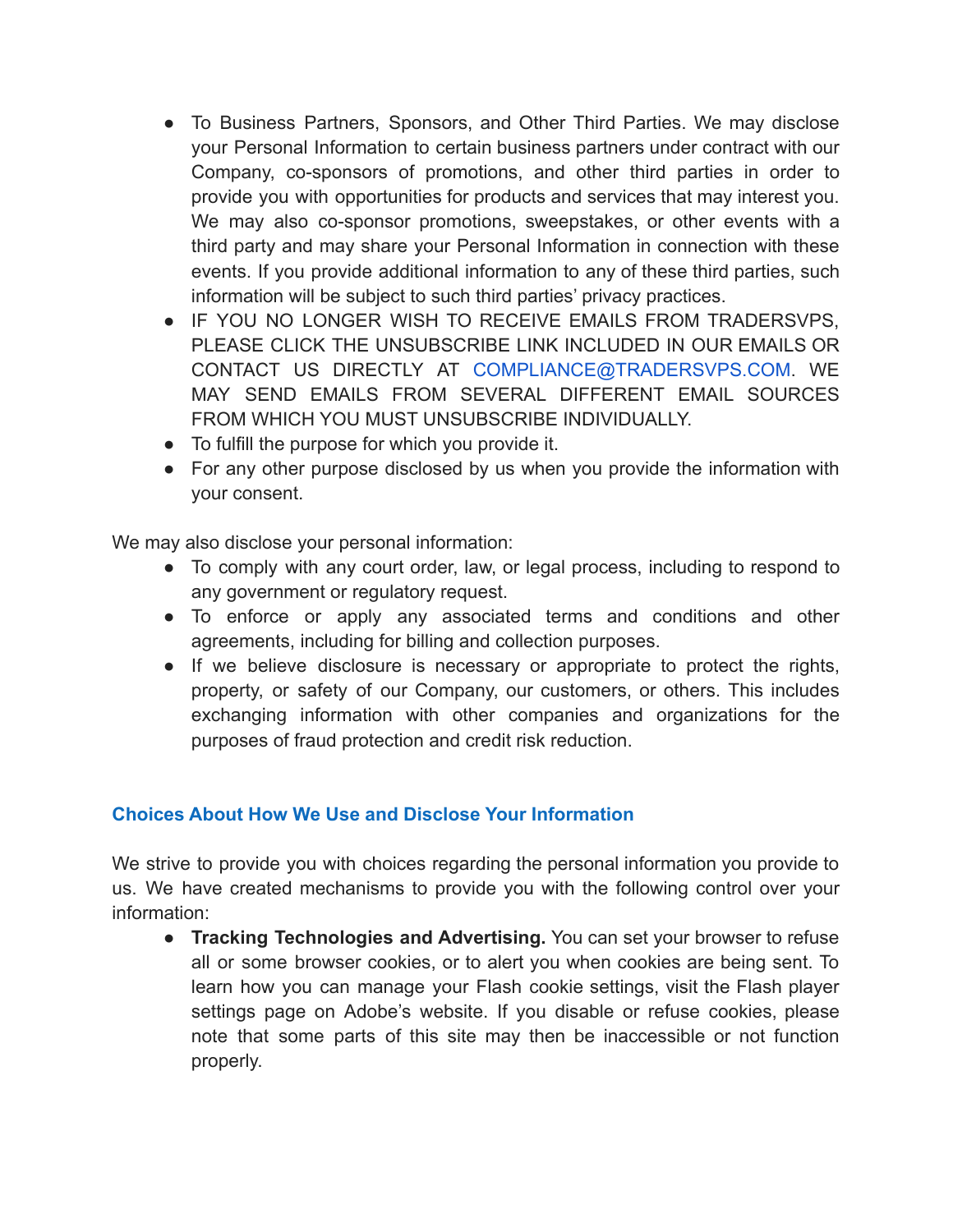- **Disclosure of Your Information for Third-Party Advertising.**If you do not want us to share your personal information with unaffiliated or non-agent third parties for promotional purposes, you can opt out by email us at [compliance@tradersvps.com.](mailto:compliance@tradersvps.com) You can also always opt out by logging into the Website and adjusting the relevant settings in user preferences in your account profile as available.
- **Promotional Offers from the Company.** If you do not wish to have your email address used by the Company to promote our own or third parties' products or services, you can opt out by checking the relevant box located on the form on which we collect your data (the order/registration form) or at any other time by logging into the Website and adjusting the relevant settings in user preferences in your account profile as available or by sending us an email stating your request to [compliance@tradersvps.com.](mailto:compliance@tradersvps.com) This opt out does not apply to information provided to the Company as a result of a product purchase, warranty registration, product service experience, or other transactions.
- **Targeted Advertising.** If you do not want us to use information that we collect or that you provide to us to deliver advertisements according to our advertisers' target-audience preferences, you can opt out by logging into the Website and adjusting the relevant settings in user preferences in your account profile as available or by sending us an email stating your request to [compliance@tradersvps.com.](mailto:compliance@tradersvps.com)

We do not control third parties' collection or use of your information to serve interest-based advertising. However, these third parties may provide you with ways to choose not to have your information collected or used in this way. [You](http://optout.networkadvertising.org/?c=1#!/) can opt out of receiving targeted ads from members of the Network [Advertising](http://optout.networkadvertising.org/?c=1#!/) Initiative (**"NAI"**) on [the NAI's website.](http://optout.networkadvertising.org/?c=1#!/)

### **Accessing and Correcting Your Information**

You can review your personal information by logging into the Website and visiting your account profile page. You may also send us an email at [compliance@tradersvps.com](mailto:compliance@tradersvps.com) to request, correct, or delete any personal information that you have provided to us. We cannot delete your personal information except by also deleting your user account. We may not accommodate a request to change information if we believe the change would violate any law or legal requirement or cause the information to be incorrect.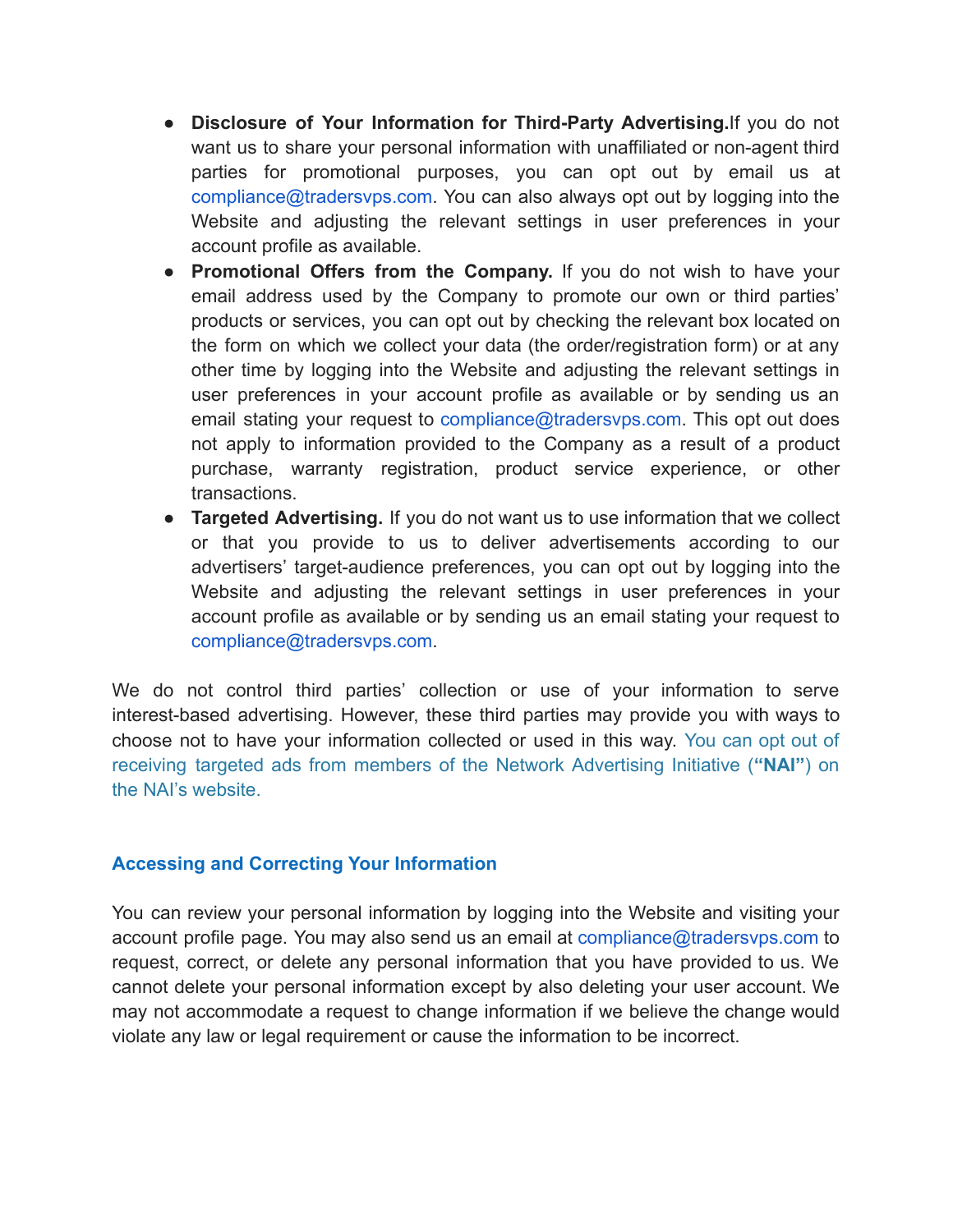If you delete your User Contributions from the Website, copies of your User Contributions may remain viewable in cached and archived pages or might have been copied or stored by other Website users. Proper access and use of information provided on the Website, including User Contributions, is governed by our [terms of service.](https://tradersvps.com/terms)

### **Your California Privacy Rights**

California Civil Code Section § 1798.83 permits users of our Website that are California residents to request certain information regarding our disclosure of personal information to third parties for their direct marketing purposes. To make such a request, please contact us at:

Mail correspondance to: **Market Traders Institute, Inc. ATTN: Compliance** 3900 Millenia Blvd, Ste. 200 Orlando, FL 32839

Or Email correspondence to: [compliance@tradersvps.com](mailto:compliance@tradersvps.com)

### **Data Security**

We have implemented measures designed to secure your personal information from accidental loss and from unauthorized access, use, alteration, and disclosure. All information you provide to us is stored on our secure servers behind firewalls. Any payment transactions we collect will be encrypted. The safety and security of your information also depends on you. Where we have given you (or where you have chosen) a password for access to certain parts of our Website, you are responsible for keeping this password confidential. We ask you not to share your password with anyone. We urge you to be careful about giving out information in public areas of the Website like message boards. The information you share in public areas may be viewed by any user of the Website. Unfortunately, the transmission of information via the internet is not completely secure. Although we do our best to protect your personal information, we cannot guarantee the security of your personal information transmitted to our Website. Any transmission of personal information is at your own risk. We are not responsible for circumvention of any privacy settings or security measures contained on the Website.